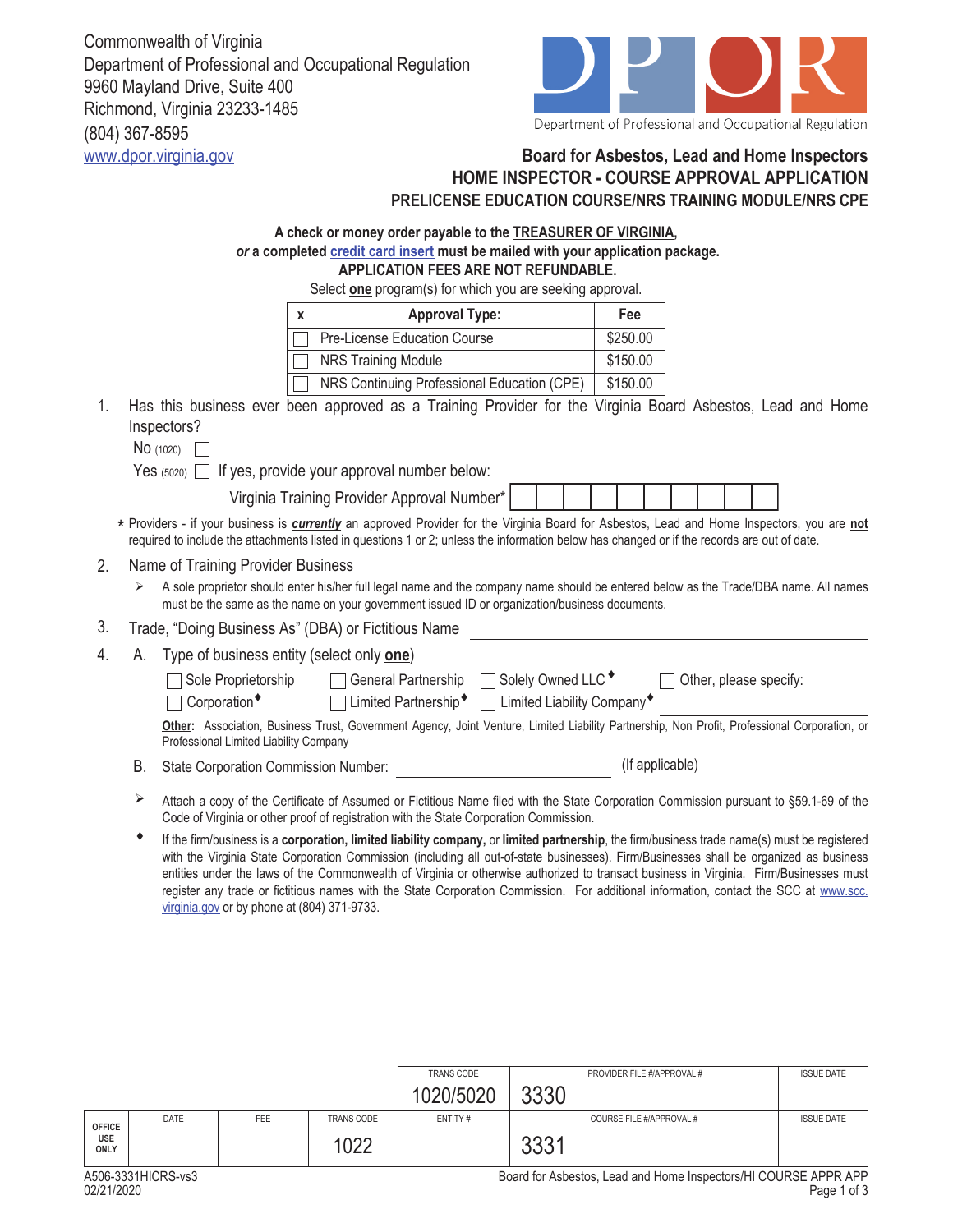| 5.  | Provide one of the following identification numbers $*$ :                                                                                                                                                                                                                                   |                                              |                     |                                                                                                                             |                                                                                                                                                                                                                                                                                                                         |                               |  |
|-----|---------------------------------------------------------------------------------------------------------------------------------------------------------------------------------------------------------------------------------------------------------------------------------------------|----------------------------------------------|---------------------|-----------------------------------------------------------------------------------------------------------------------------|-------------------------------------------------------------------------------------------------------------------------------------------------------------------------------------------------------------------------------------------------------------------------------------------------------------------------|-------------------------------|--|
|     | Business Federal Employer Identification Number (FEIN)                                                                                                                                                                                                                                      |                                              |                     |                                                                                                                             | Federal Employer Identification Number (12-3456789)                                                                                                                                                                                                                                                                     |                               |  |
|     | Sole Proprietor's/Individual's Social Security Number<br>Virginia Department of Motor Vehicles Control Number<br>⋗                                                                                                                                                                          |                                              |                     | <b>or</b><br>Enter the same identification number as used on previous applications or licenses on file with the department. | Social Security or Virginia DMV Number (123-45-6789)                                                                                                                                                                                                                                                                    |                               |  |
|     | ⋇                                                                                                                                                                                                                                                                                           |                                              |                     |                                                                                                                             | State law requires every applicant, who is not a sole proprietor or solely owned LLC, to provide a federal employer identification number. Sole proprietor or<br>solely owned LLC who do not have a FEIN must provide a social security number or a control number issued by the Virginia Department of Motor Vehicles. |                               |  |
| 6.  | Mailing Address (PO Box accepted)<br>The mailing address will be<br>printed on the license.                                                                                                                                                                                                 |                                              |                     |                                                                                                                             | <b>State</b>                                                                                                                                                                                                                                                                                                            |                               |  |
| 7.  | Street Address (PO Box not accepted)<br>PHYSICAL ADDRESS REQUIRED                                                                                                                                                                                                                           |                                              | City                |                                                                                                                             | Check here if Street Address is the same as the Mailing Address listed above.                                                                                                                                                                                                                                           | Zip Code                      |  |
|     |                                                                                                                                                                                                                                                                                             |                                              | City                |                                                                                                                             | State                                                                                                                                                                                                                                                                                                                   | Zip Code                      |  |
| 8.  | <b>Contact Numbers</b>                                                                                                                                                                                                                                                                      | <b>Primary Telephone</b>                     |                     | Alternate Telephone                                                                                                         |                                                                                                                                                                                                                                                                                                                         | Fax                           |  |
| 9.  | <b>Email Address</b>                                                                                                                                                                                                                                                                        |                                              |                     |                                                                                                                             |                                                                                                                                                                                                                                                                                                                         |                               |  |
| 10. | Email address is considered a public record and will be disclosed upon request from a third party.<br><b>Contact Person Information:</b><br>Contact No.<br>Name (full Legal Name)<br><u> 1989 - Johann Barbara, martxa alemaniar a</u>                                                      |                                              |                     |                                                                                                                             |                                                                                                                                                                                                                                                                                                                         |                               |  |
|     | <b>Mailing Address</b><br>(if different from above)                                                                                                                                                                                                                                         |                                              |                     |                                                                                                                             | City/State/Zip                                                                                                                                                                                                                                                                                                          |                               |  |
| 11. | Instructor Information. Attach a resume* for each instructor listed below.                                                                                                                                                                                                                  |                                              |                     |                                                                                                                             |                                                                                                                                                                                                                                                                                                                         |                               |  |
|     | Instructor's Name                                                                                                                                                                                                                                                                           | Certification/License No.<br>(If applicable) |                     | Designation<br>(If applicable)                                                                                              | <b>Contact Number</b>                                                                                                                                                                                                                                                                                                   | Resume Attached               |  |
|     |                                                                                                                                                                                                                                                                                             |                                              |                     |                                                                                                                             |                                                                                                                                                                                                                                                                                                                         | $\bigcap$ No $\bigcap$ Yes    |  |
|     |                                                                                                                                                                                                                                                                                             |                                              |                     |                                                                                                                             |                                                                                                                                                                                                                                                                                                                         | $\bigcap$ No $\bigcap$<br>Yes |  |
|     |                                                                                                                                                                                                                                                                                             |                                              |                     |                                                                                                                             |                                                                                                                                                                                                                                                                                                                         | $\bigcap$ No $\bigcap$ Yes    |  |
|     |                                                                                                                                                                                                                                                                                             |                                              |                     |                                                                                                                             |                                                                                                                                                                                                                                                                                                                         | $\bigcirc$ No $\bigcirc$ Yes  |  |
|     |                                                                                                                                                                                                                                                                                             |                                              |                     |                                                                                                                             |                                                                                                                                                                                                                                                                                                                         | $\bigcap$ No $\bigcap$ Yes    |  |
|     |                                                                                                                                                                                                                                                                                             |                                              |                     |                                                                                                                             |                                                                                                                                                                                                                                                                                                                         | $\bigcap$ No $\bigcap$ Yes    |  |
|     |                                                                                                                                                                                                                                                                                             |                                              |                     |                                                                                                                             |                                                                                                                                                                                                                                                                                                                         | $\bigcap$ No $\bigcap$ Yes    |  |
|     |                                                                                                                                                                                                                                                                                             |                                              |                     |                                                                                                                             |                                                                                                                                                                                                                                                                                                                         | $\bigcap$ No $\bigcap$ Yes    |  |
|     |                                                                                                                                                                                                                                                                                             |                                              |                     |                                                                                                                             |                                                                                                                                                                                                                                                                                                                         | $\bigcap$ No $\bigcap$ Yes    |  |
|     |                                                                                                                                                                                                                                                                                             |                                              |                     |                                                                                                                             |                                                                                                                                                                                                                                                                                                                         | $\bigcap$ No $\bigcap$ Yes    |  |
|     | Instructor information, including name, license or certification number(s), if applicable, and a list of trade-appropriate designations, as well as a<br>professional resume with a summary of teaching experience and subject-matter knowledge and qualifications acceptable to the board. |                                              |                     |                                                                                                                             |                                                                                                                                                                                                                                                                                                                         |                               |  |
| 12. | Name of the Course:                                                                                                                                                                                                                                                                         |                                              |                     |                                                                                                                             |                                                                                                                                                                                                                                                                                                                         |                               |  |
| 13. | Method of Instruction (Delivery): (Select all that apply)                                                                                                                                                                                                                                   |                                              |                     |                                                                                                                             |                                                                                                                                                                                                                                                                                                                         |                               |  |
|     | Classroom                                                                                                                                                                                                                                                                                   | Distance Learning                            | Online or<br>$\Box$ | Other:                                                                                                                      |                                                                                                                                                                                                                                                                                                                         |                               |  |